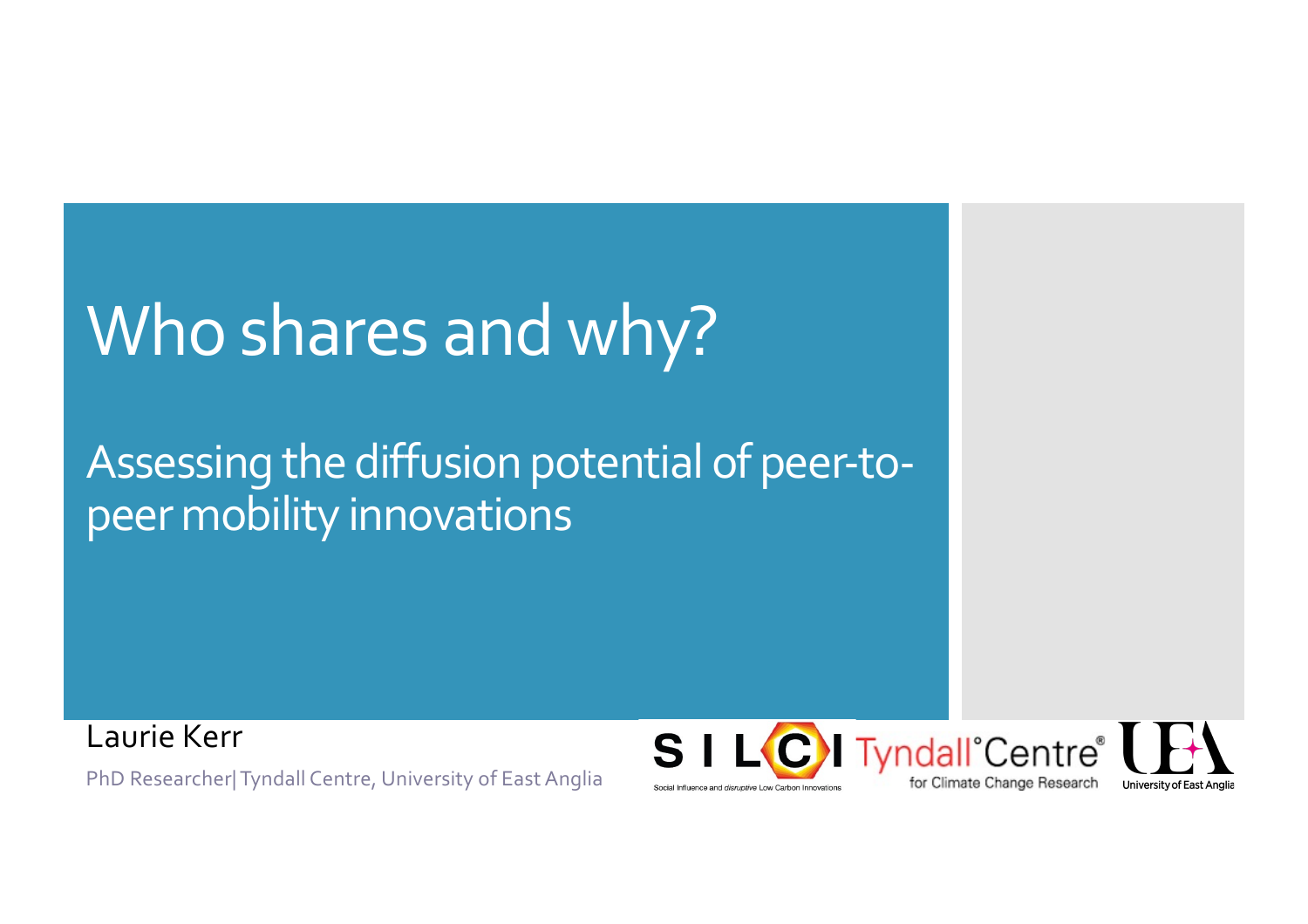### The sharing economy

- One of the 'most significant economic developments' of the past decade
- Consumer to consumer (C2C), or peer to peer (P2P), interactions
- Allow people to share, barter, lend, rent, trade, gift and swap their personal goods with others



'**Consumers granting each other temporary access to under-utilised physical assets**'

– Frenken 2015

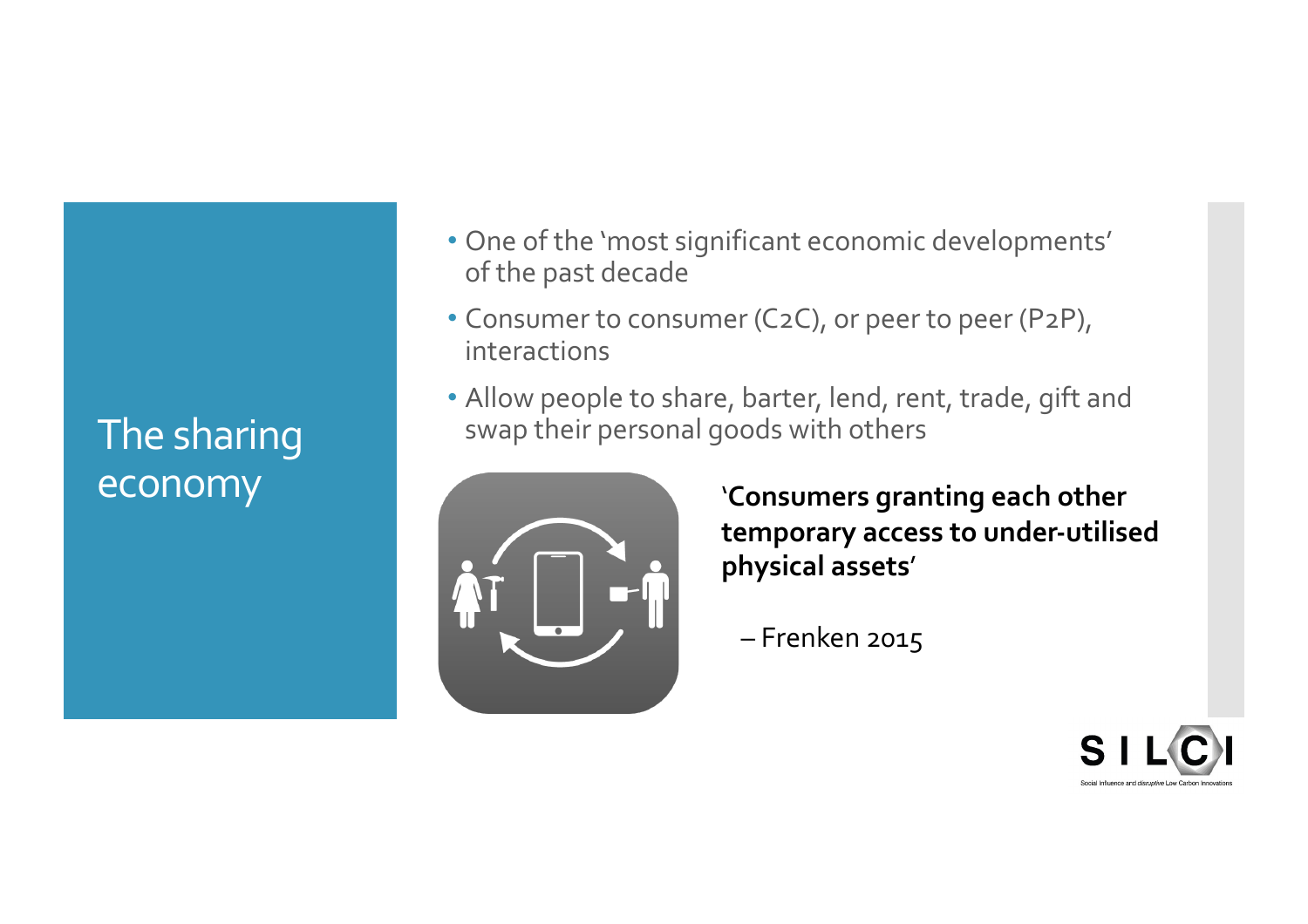### P2P mobility

**liftshare** hiyacar travel happy TURO

#### **P2P car sharing**

An individual granting temporary access of their vehicle to another individual, often for payment

### **BlaBlaCar P2P ride sharing**

An individual granting temporary access of a seat in their vehicle, and sharing a journey, with another individual, often for payment

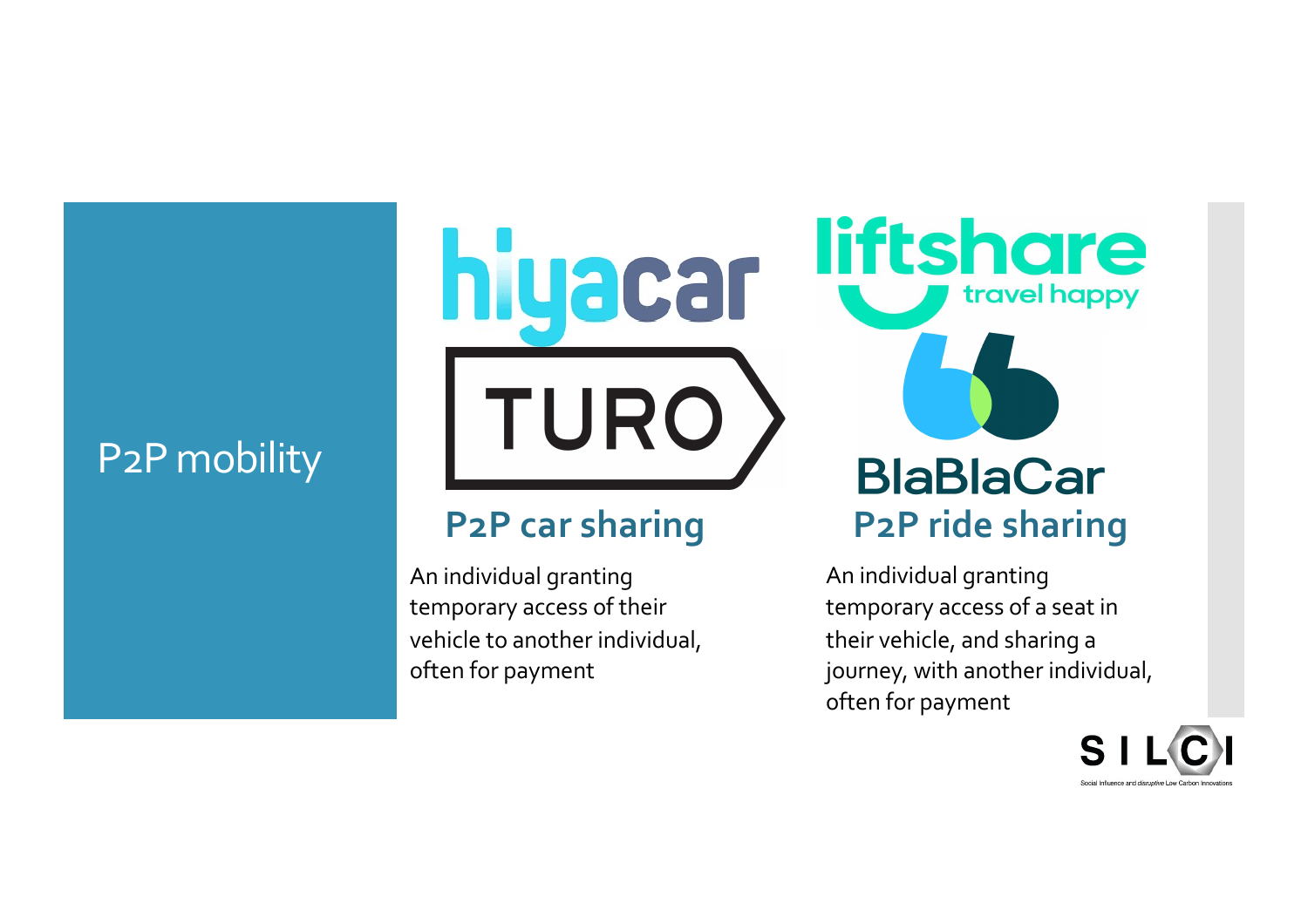### Research questions

- Who are the adopters of peer-to-peer mobility innovations?
- Why do early adopters participate in peer-to-peer mobility innovations?

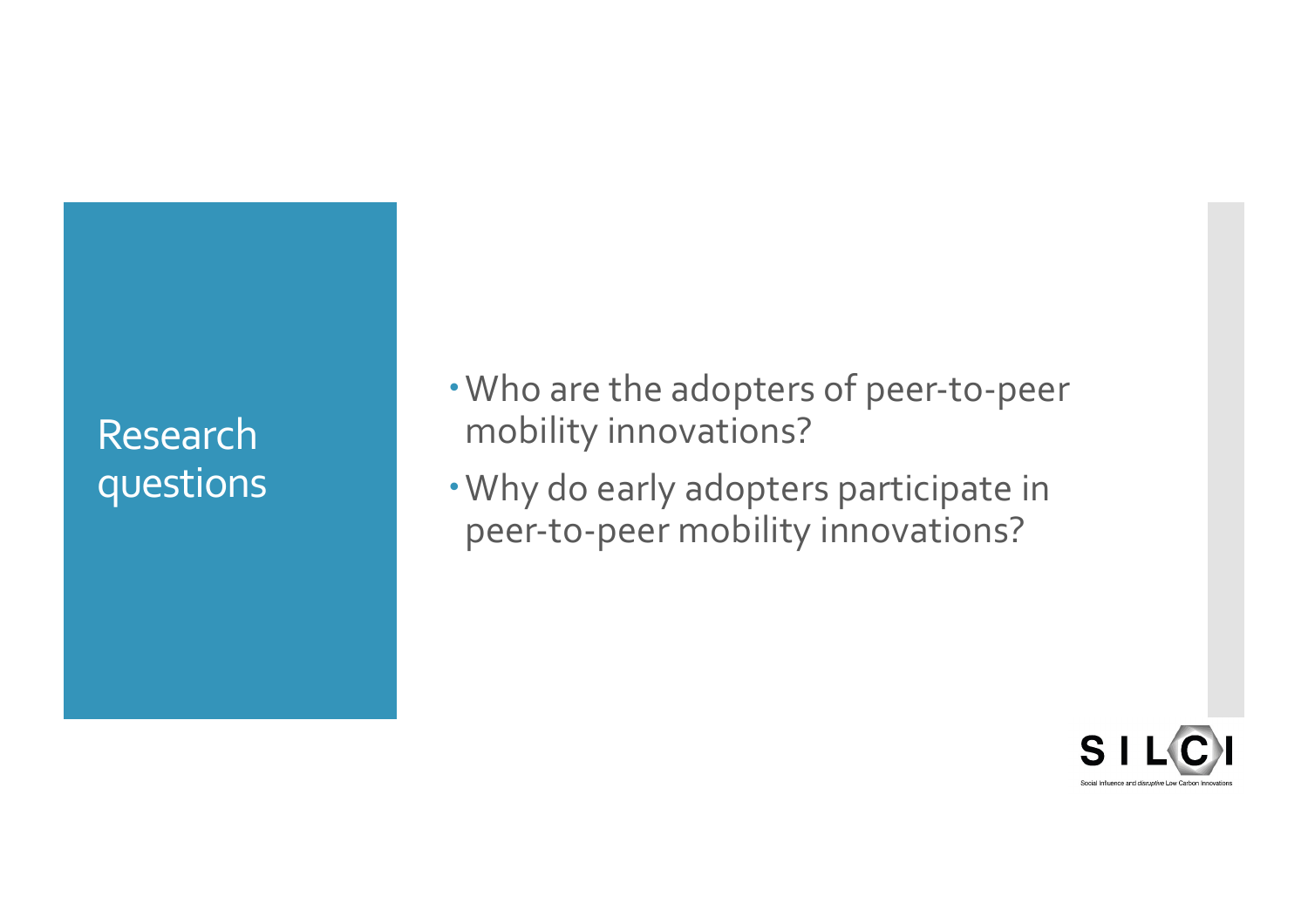### **Sampling** strategies



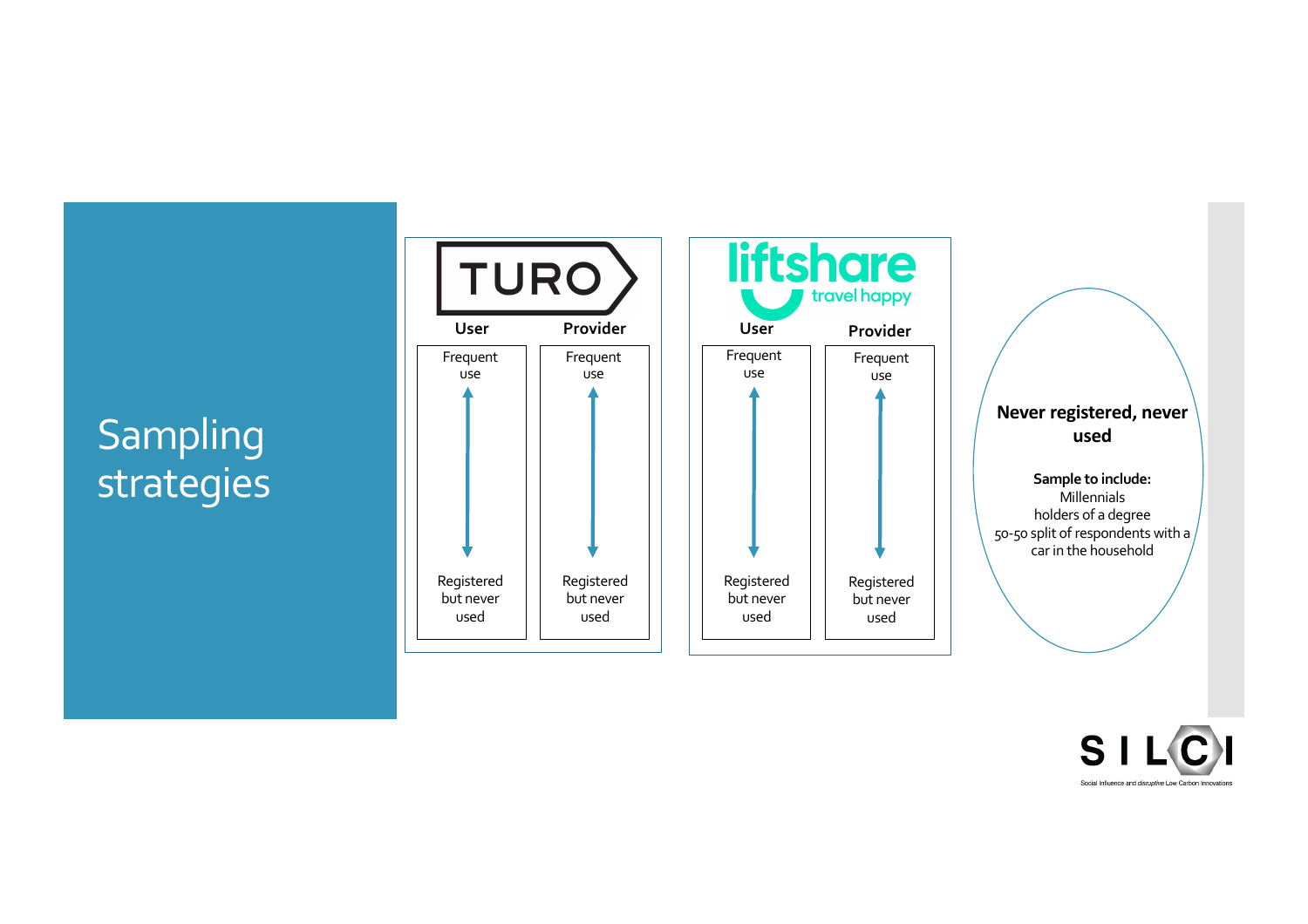# Surveys **Research question Survey items**

Who are the early adopters of P2P mobility innovations?

Socio -economic characteristics Personality values Communication behaviours

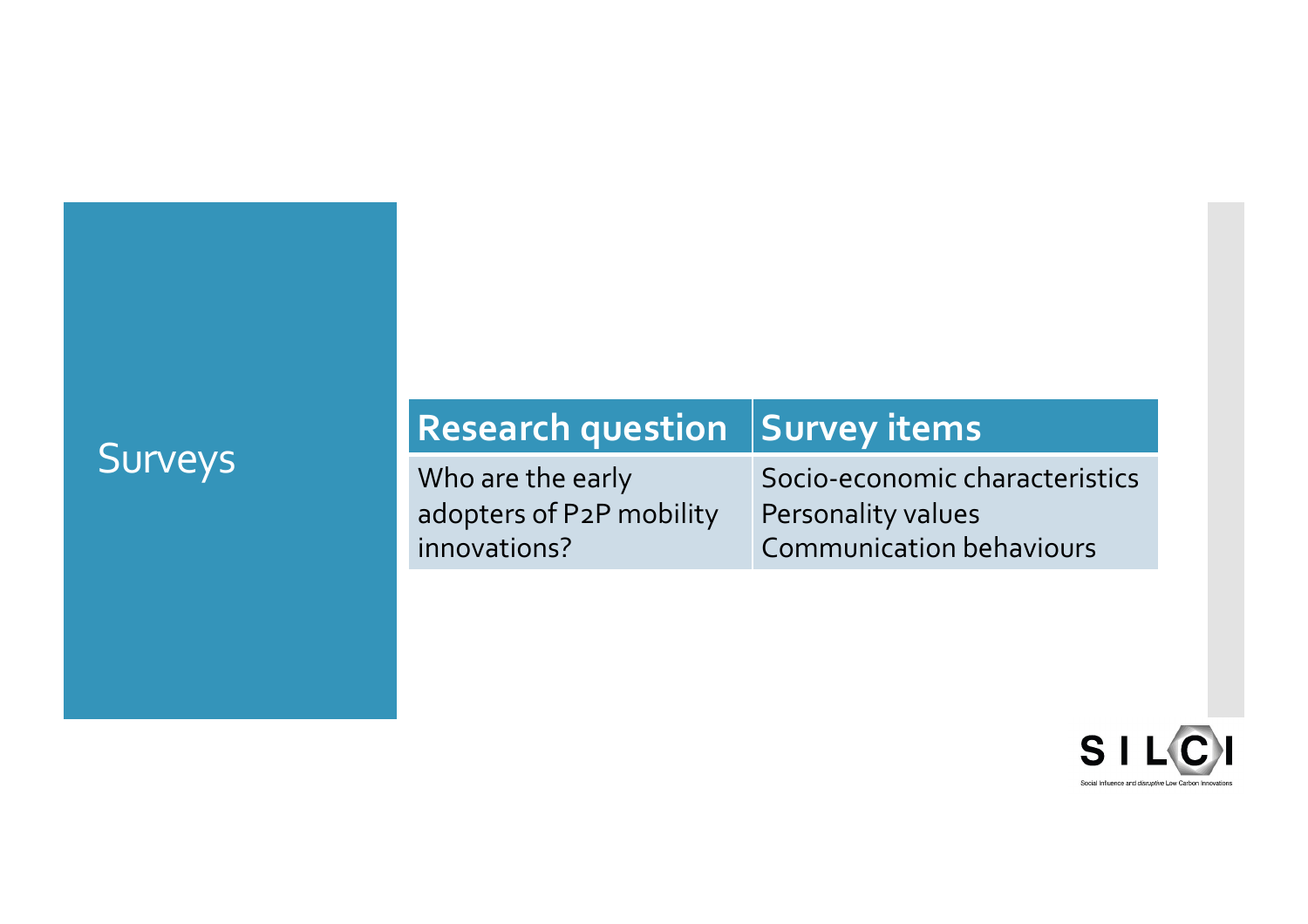### Surveys

Why do early adopters participate in P2P mobility innovations?

#### Attributes of the innovation

- Relative advantage Complexity
- 

**Research question Survey items** 

- **Compatibility**
- Observability Trialability
- 

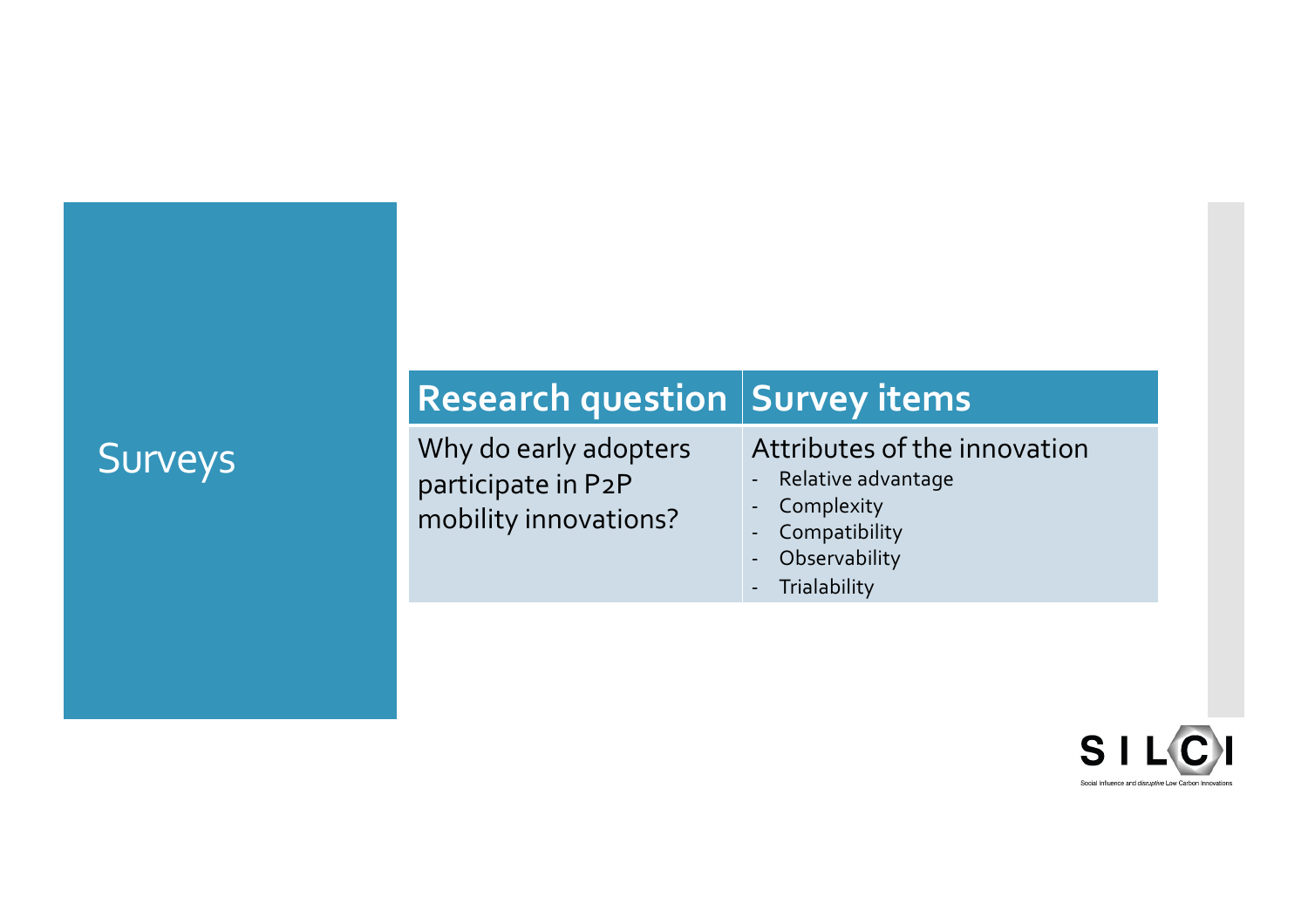### Surveys

Why do early adopters participate in P2P mobility innovations?

**Research question Survey items** 

#### Attributes of the innovation

- Relative advantage **(+)**
- Complexity **(-)**
- Compatibility **(+)**
- Observability **(+)**
- Trialability **(+)**

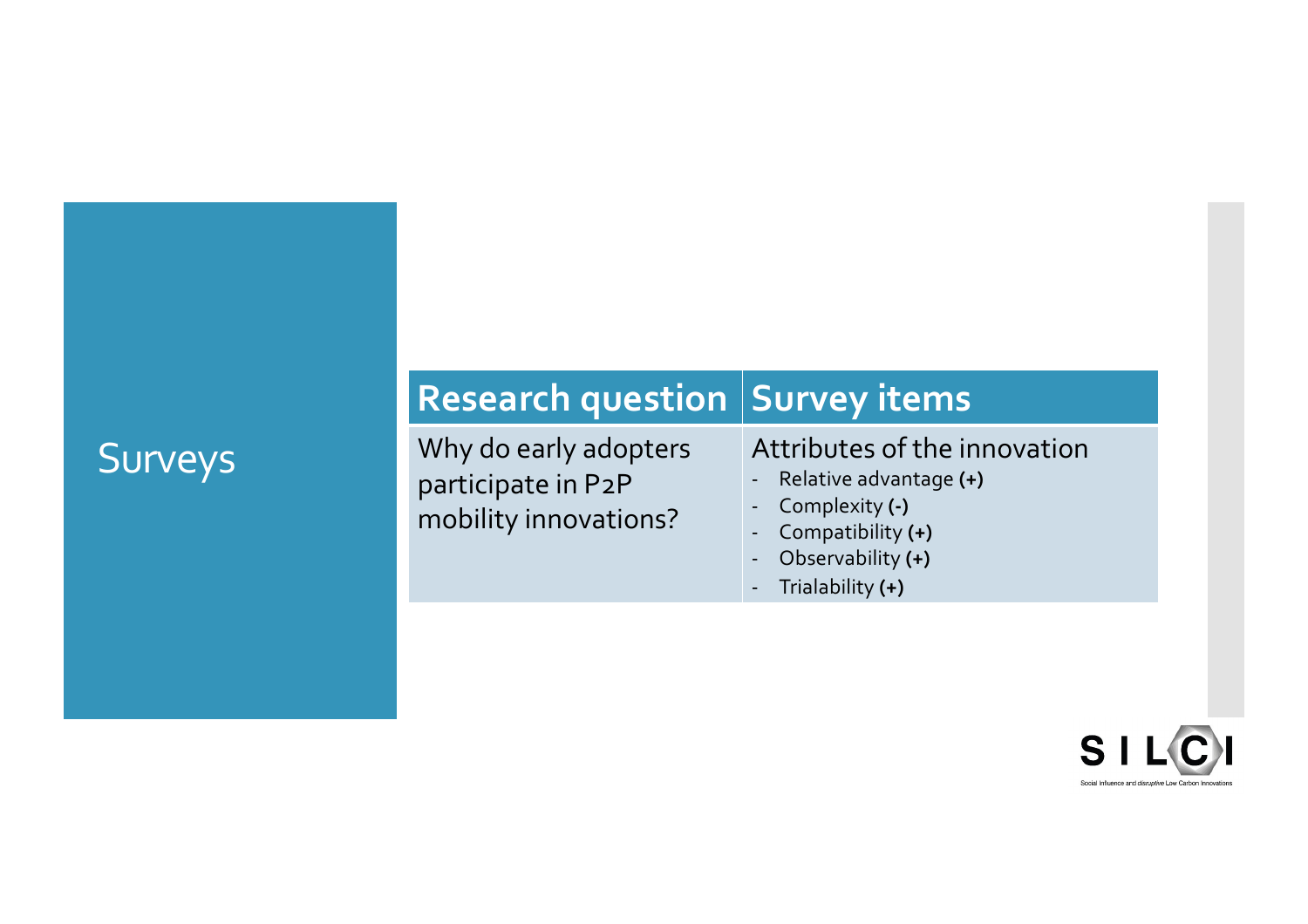

Social Influence and disruptive Low Carbon Innovations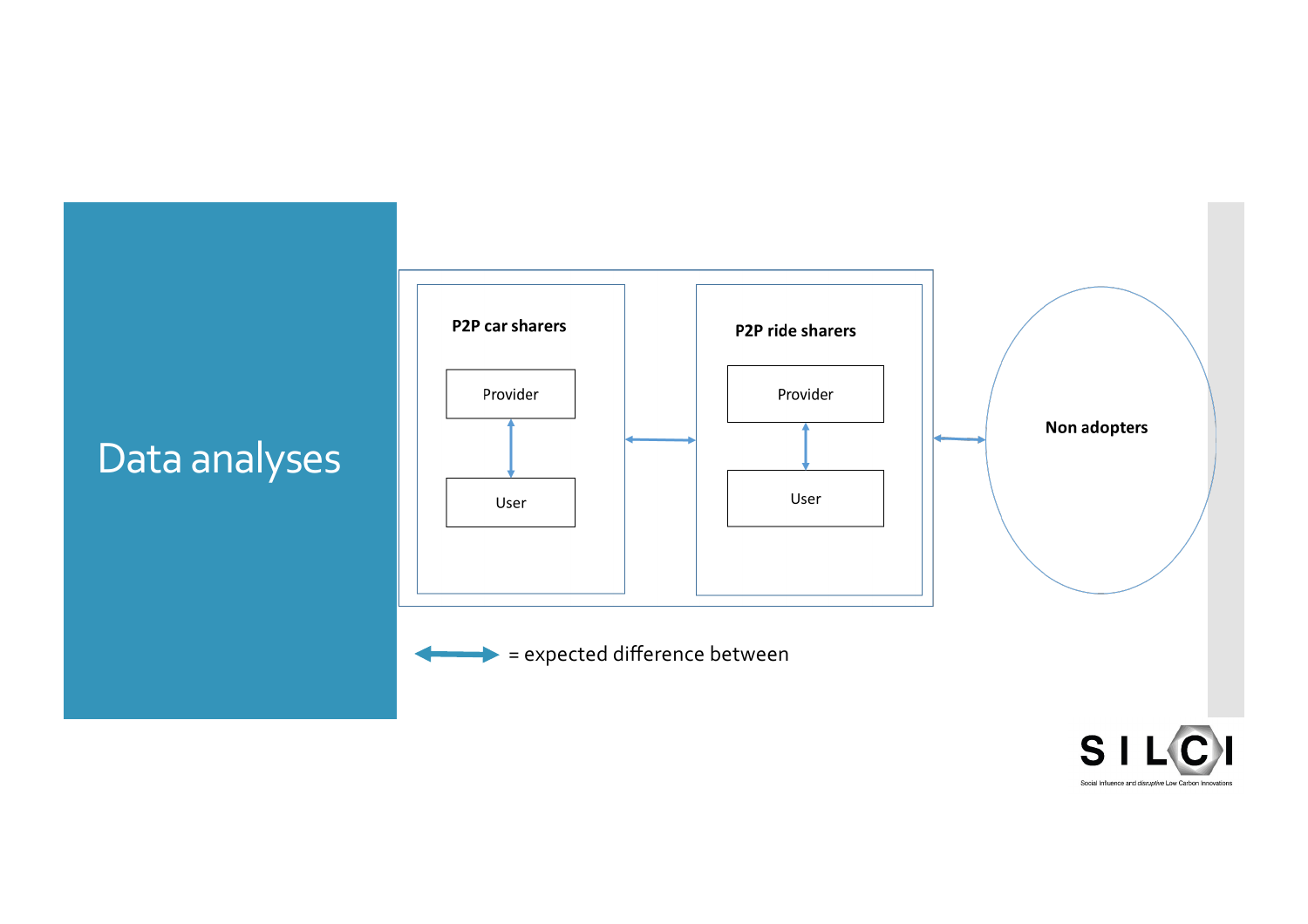### Expected results

Early adopter characteristics identified in diffusion of innovation theory:

- Part of local social system
- Are looked to for advice and information about an innovation
- More years of formal education
- Greater ability to deal with abstractions and change

|                  | P <sub>2</sub> P car<br>sharers | P2P ride<br>sharers | <b>Non</b><br>adopters |
|------------------|---------------------------------|---------------------|------------------------|
| <b>Sociality</b> |                                 | T                   |                        |
| Symbolism        |                                 |                     | ₼                      |
| <b>Trust</b>     |                                 | ₼                   |                        |

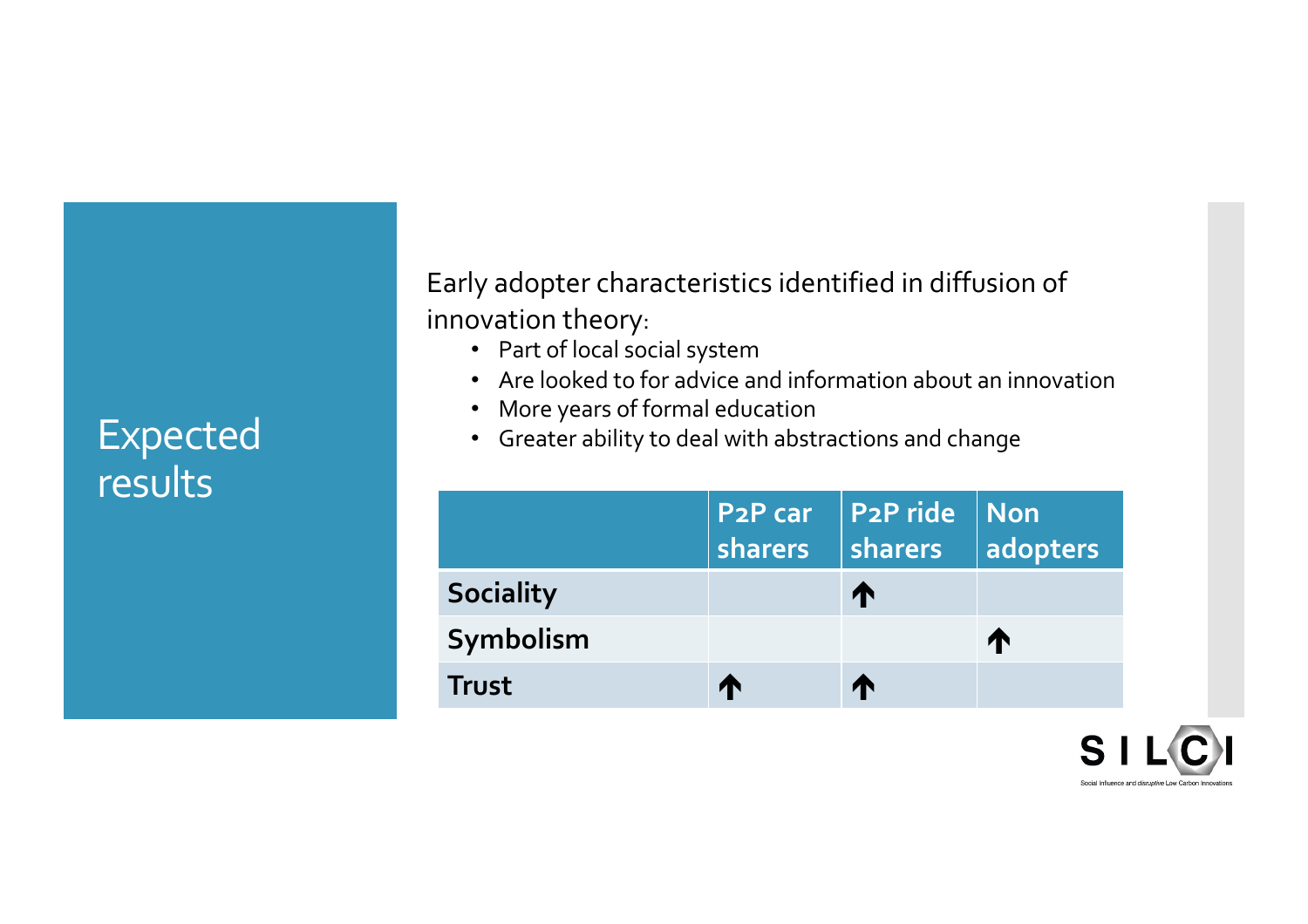### Future and further work

- 1. Who are the early adopters of P2P mobility innovations?
- 2. Why do early adopters participate in P2P mobility innovations?



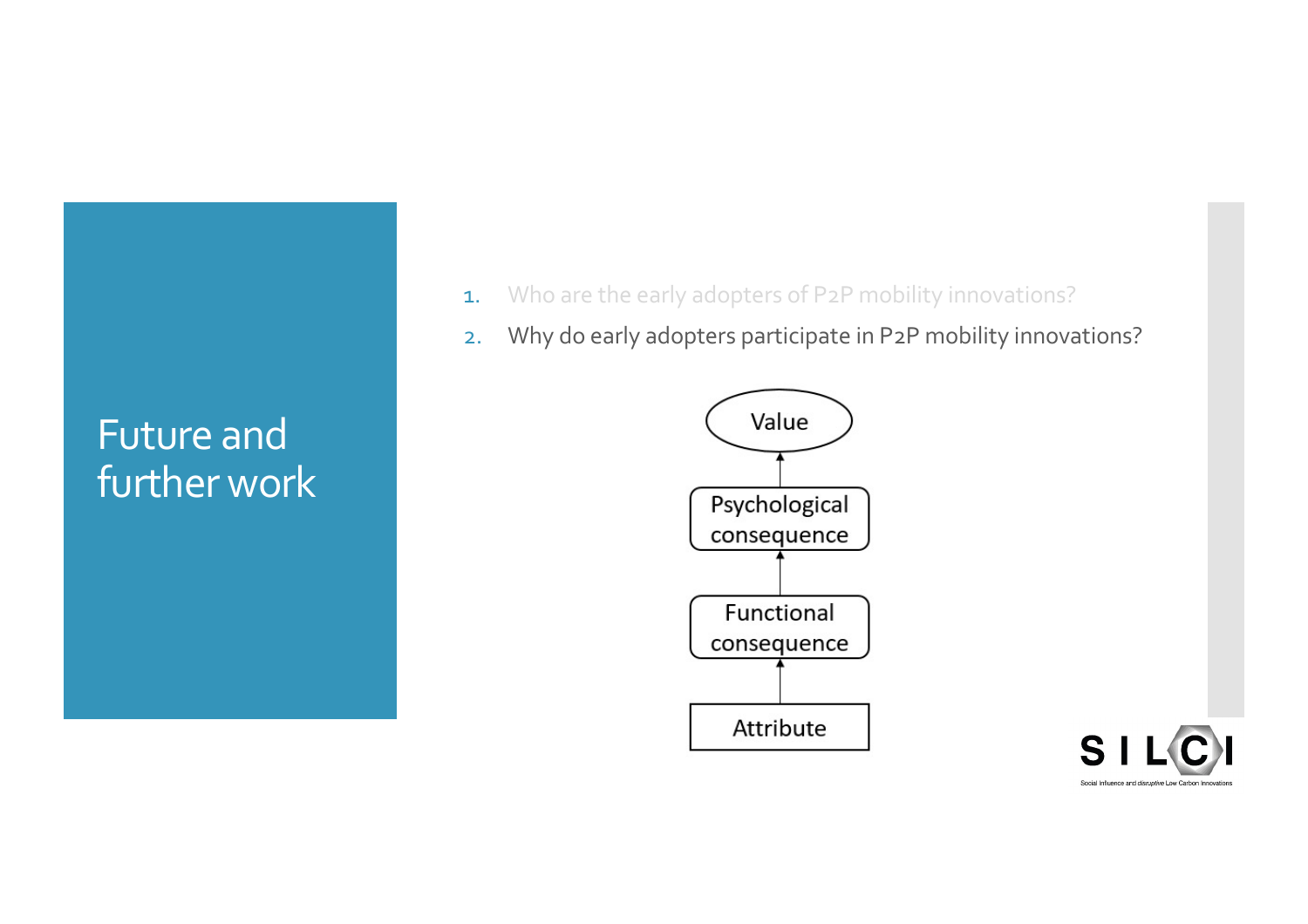### Future and further work

**Aim:** *To assess the potential for P2P mobility innovations to reduce CO2 emissions, through an exploration of two case studies: P2P car sharing and P2P ride sharing*

- **1.** Who are the early adopters of P2P mobility innovations?
- 2. Why do early adopters participate in P2P mobility innovations?
- 3. What impact does participation in P2P mobility innovations have on  $CO<sub>2</sub>$  emissions?

**CO² emissions?** 

**Online survey Secondary literature** 

**CO2 emission reduction profiles, scaled up**